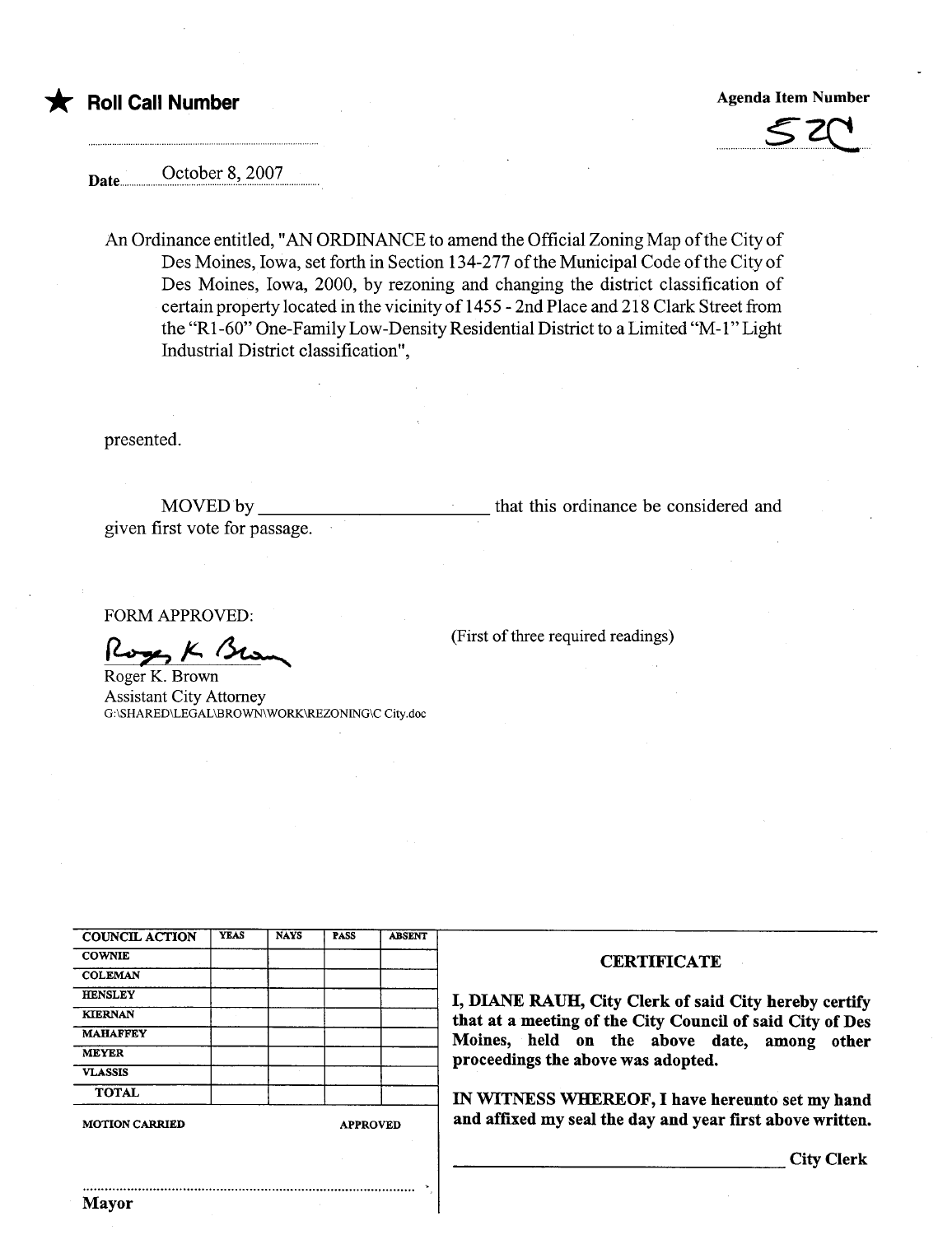$\sim$ 

### ORDINANCE NO.

AN ORDINANCE to amend the Official Zoning Map of the City of Des Moines, Iowa, set forth in Section 134-277 of the Municipal Code of the City of Des Moines, Iowa, 2000, by rezoning and changing the district classification of certain property located in the vicinity of 1455 - 2nd Place and 218 Clark Street from the "RI-60" One-Family Low-Density Residential District to a Limited "M-1" Light Industrial District classification.

Be It Ordained by the City Council of the City of Des Moines, Iowa:

Section 1. That the Official Zoning Map of the City of Des Moines, Iowa, set forth in

Section 134-277 of the Municipal Code of the City of Des Moines, Iowa, 2000, be and the same is

hereby amended by rezoning and changing the district classification of certain property located in the

vicinity of i 455 - 2nd Place and 218 Clark Street, more fully described as follows, from the "RI-60"

One-Family Low-Density Residential District to a Limited "M-1" Light Industrial District

classification:

Lots 55 and 56, Marshall's Second Addition, an Official Plat, all now included in and forming a part of the City of Des Moines, Polk County, Iowa (herein the "Property").

Sec. 2. That this ordinance and the zoning granted by the terms hereof are subject to the following imposed additional conditions which have been agreed to and accepted by execution of an Acceptance of Rezoning Ordinance by all owners of said property and are binding upon the owners and their successors, heirs, and assigns as follows:

- A. Only the following uses of structures or land shall be permtted upon the Property: Wholesale warehousing in accordance with an approved site plan. Outdoor storage shall not be permitted upon the Property.
- B. Landscaping and buffering shall be provided upon the Property in accordance with the City's Landscaping Standards for the "C-2" District.
- C. Vehicular access to the Property shall be limited to access from the adjoining alley.
- D. Any building constructed or placed upon the Property shall be constructed and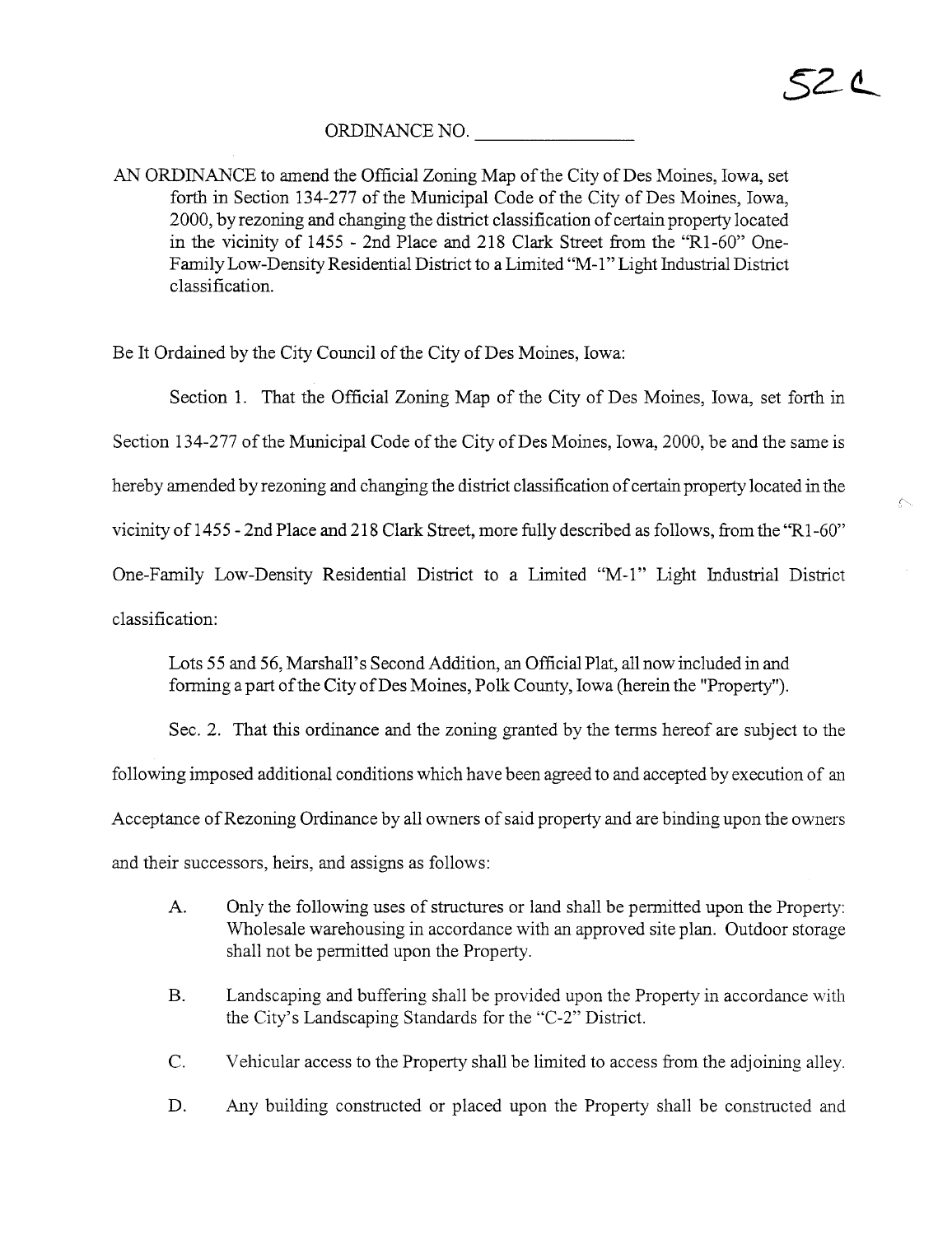maitained in conformance with the following design standards:

- 1) At least 60% of the exterior facade facing 2nd Place and Clark Street, excluding windows and doors, shall be covered with stone, brick, architectual tilt-up concrete panels, tile or architectual block such as splitface block.
- 2) Not more than 40% of the exterior façade facing 2nd Place and Clark Street shall be metal or synthetic stucco (such as EFIS or Dryvit).
- 3) The required materials used for the exterior facades facing 2nd Place and Clark Street must wrap around the sides of the building in either a wainscoat application across the entire side or extend the entire height of the facade a distance of at least four (4) feet back from the facade facing 2nd Place and Clark Street.
- 4) No metal (such as standing seam metal), synthetic stucco material (such as EFIS or Dryit) or other materials susceptibility to damage shall be used as an exterior material below four (4) feet above grade.
- 5) All outdoor dumpsters shall be enclosed by a solid opaque screen.
- E. Prior to occupancy of any building upon the Property, the adjoining property fronting on 2nd Avenue shall be improved by:
	- 1) The addition and installation of brick wainscoting along the east side of the existing building;
	- 2) The installation of landscaping and buffering in accordance with the City's Landscaping Standards for the "C-2" District; and,
	- 3) The installation of solid opaque screening around all outdoor dumpsters.

Sec. 3. This ordinance shall be in full force and effect from and after its passage and publication as provided by law.

Sec. 4. The City Clerk is hereby authorized and directed to cause a certified copy of the

Acceptance of Rezoning Ordinance, this ordinance, a vicinity map, and proof of publication of this

ordinance, to be properly filed in the office of the Polk County Recorder.

FORM APPROVED:

Roses K Beam

Roger K. Brown Assistant City Attorney G:\SHARED\LEGAL\BROWN\ WORK\REZONING\C City. doc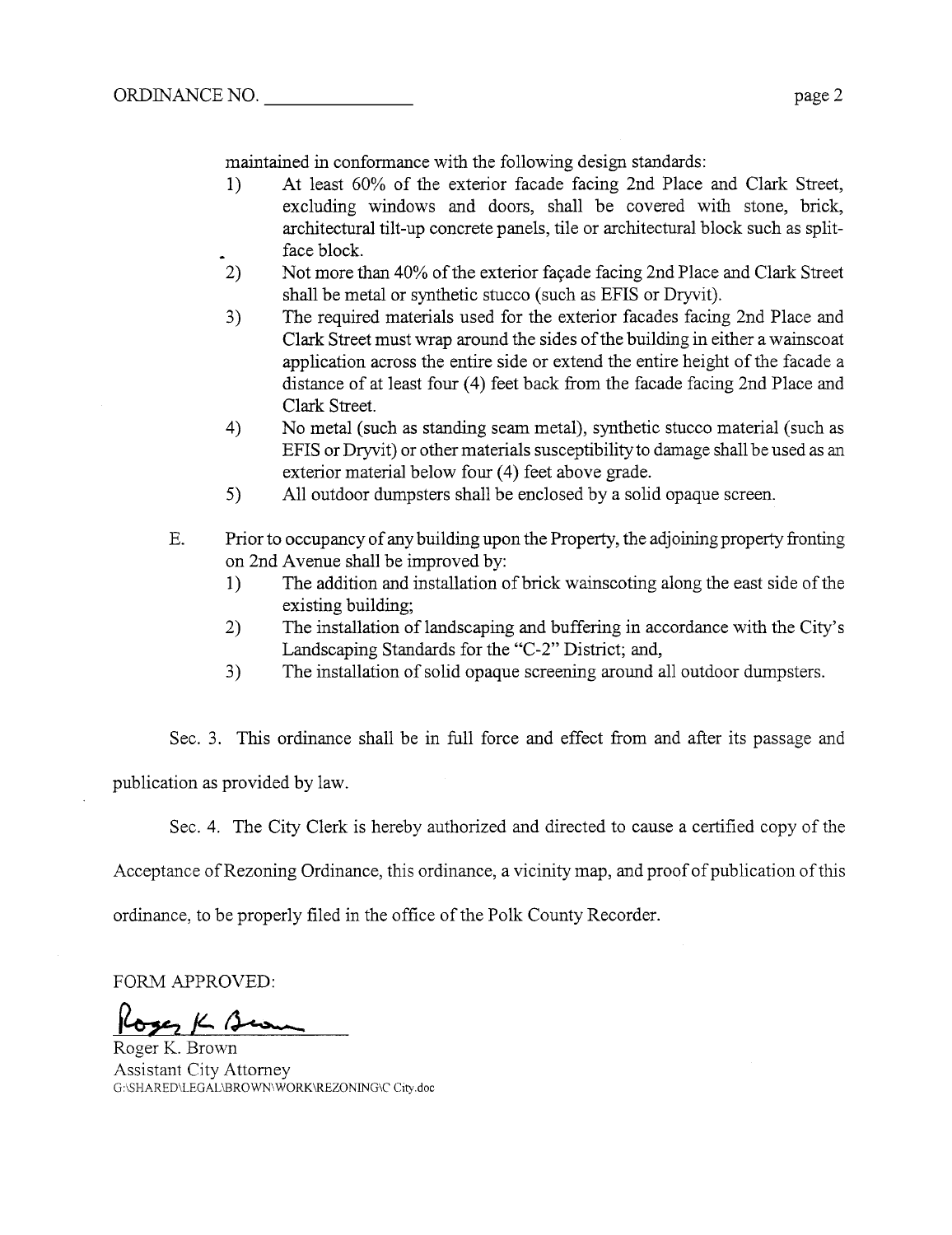| $File$ #                                                                                                                                                                                                                                                      |          |                                                      |          |              |                      |               |     |              |   |
|---------------------------------------------------------------------------------------------------------------------------------------------------------------------------------------------------------------------------------------------------------------|----------|------------------------------------------------------|----------|--------------|----------------------|---------------|-----|--------------|---|
| Request from Central City Liquors represented by Tom Duax (officer) to rezone<br>property located at 1455 2 <sup>nd</sup> Place and 218 Clark Street. The subject property is owned                                                                           |          |                                                      |          |              |                      | ZON2007-00130 |     |              |   |
| by T.D. & M.D., L.L.C.                                                                                                                                                                                                                                        |          |                                                      |          |              |                      |               |     |              |   |
| Rezone property from "R1-60" One-Family Low-Density Residential District to "M-1" Light<br><b>Description</b><br>industrial District to allow for construction of a 3,000-square foot commercial/industrial<br>of Action<br>structure and associated parking. |          |                                                      |          |              |                      |               |     |              |   |
| 2020 Community<br><b>Character Plan</b>                                                                                                                                                                                                                       |          | Low-Density Residential.                             |          |              |                      |               |     |              |   |
| Horizon 2025<br><b>Transportation Plan</b>                                                                                                                                                                                                                    |          | No Planned Improvements.                             |          |              |                      |               |     |              |   |
| <b>Current Zoning District</b>                                                                                                                                                                                                                                |          | "R1-60" One-Family Low-Density Residential District. |          |              |                      |               |     |              |   |
| <b>Proposed Zoning District</b>                                                                                                                                                                                                                               |          | "M-1" Light Industrial District.                     |          |              |                      |               |     |              |   |
| <b>Consent Card Responses</b>                                                                                                                                                                                                                                 |          | In Favor                                             |          | Not in Favor |                      | Undetermined  |     | % Opposition |   |
| Inside Area                                                                                                                                                                                                                                                   |          |                                                      |          |              |                      |               |     |              |   |
| Outside Area                                                                                                                                                                                                                                                  |          | 3                                                    |          | n            |                      | O             |     | <20%         |   |
| <b>Plan and Zoning</b>                                                                                                                                                                                                                                        | Approval |                                                      | $13 - 0$ |              | Required 6/7 Vote of |               | Yes |              |   |
| <b>Commission Action</b>                                                                                                                                                                                                                                      | Denial   |                                                      |          |              | the City Council     |               | No  |              | χ |

# Central City Liquors - 218 Clark Street & 1455 2nd Place ZON2007-00130

 $52c$ 

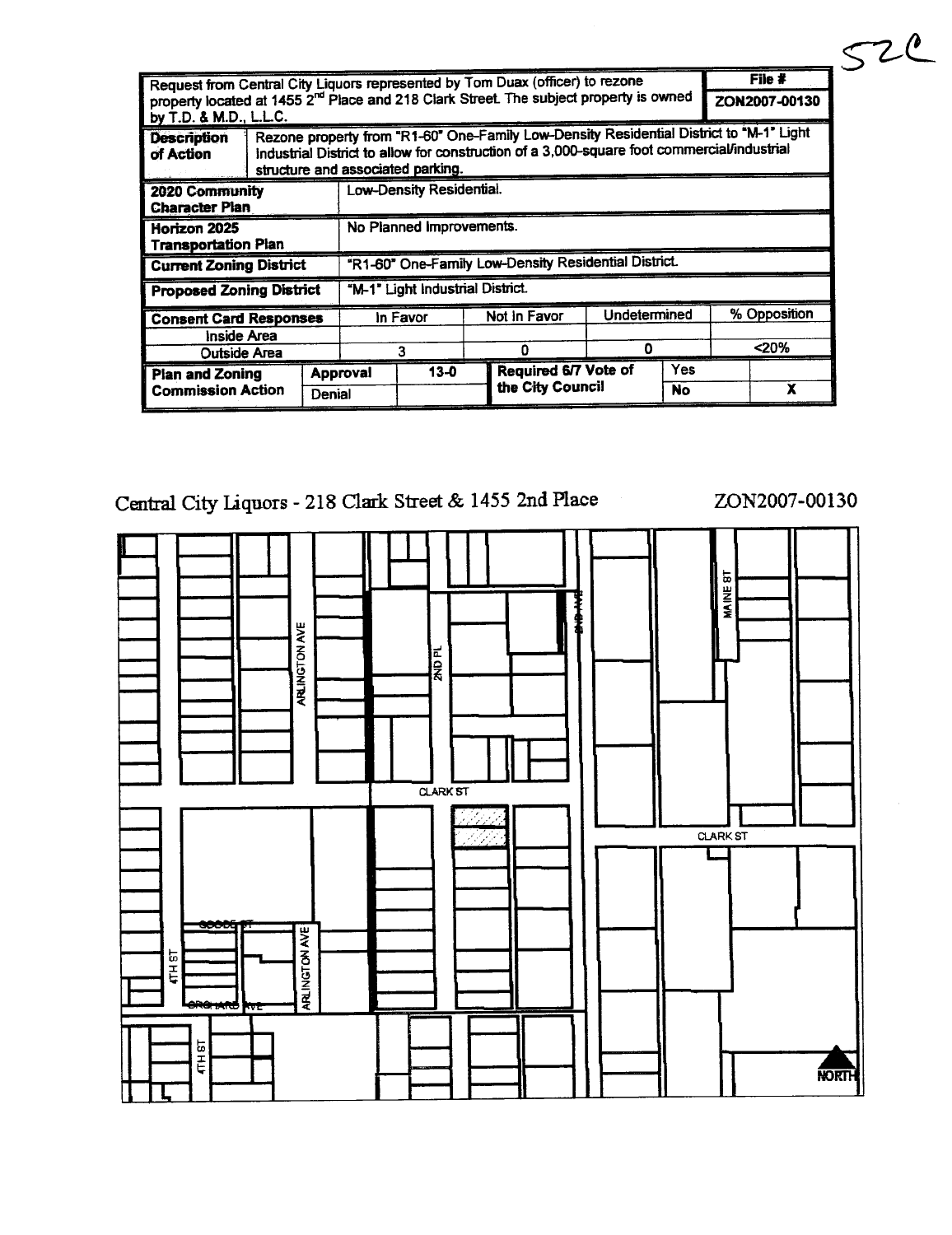| Prepared by:        | Roger K. Brown, Assistant City Attorney, 400 Robert Ray Dr., Des Moines, IA 50309     |
|---------------------|---------------------------------------------------------------------------------------|
|                     | 515/283-4541                                                                          |
| Return Address:     | City Clerk - City Hall, 400 Robert Ray Dr., Des Moines, IA 50309                      |
| Taxpayer:           | No change                                                                             |
|                     | Title of Document: Acceptance of Rezoning Ordinance                                   |
| Grantor's Name:     | TD & MD, L.L.C.                                                                       |
| Grantee's Name:     | City of Des Moines, Iowa                                                              |
| Legal Description:  |                                                                                       |
|                     | Lots 55 and 56, Marshall's Second Addition, an Official Plat, all now included in and |
|                     | forming a part of the City of Des Moines, Polk County, Iowa (hereinafter referred to  |
| as the "Property"). |                                                                                       |

## ACCEPTANCE OF REZONING ORDINANCE

The undersigned hereby states, warants and agrees as follows:

 $1.$  That TM  $\alpha$  MD, L.L.C., an Iowa limited in That TM  $\&$  MD, L.L.C., an Iowa limited liability company, is the sole owner of the Property in the vicinity of 1455 - 2nd Place and 218 Clark Street, more specifically described above.

2. That in the event the City of Des Moines, Iowa, acts to rezone the Property from the "R1-60" One-Family Low-Density Residential District to a Limited "M-1" Light Industrial District classification, we agree and accept on behalf of the owners to the imposition of the following conditions to run with the land and be binding upon all successors, heirs and assigns as part of the ordinance so rezoning the Property:

- A. Only the following uses of structures or land shall be permitted upon the Property: Wholesale warehousing in accordance with an approved site plan. Outdoor storage shall not be permitted upon the Property.
- B. Landscaping and buffering shall be provided upon the Property in accordance with the City's Landscaping Standards for the "C-2" District.
- C. Vehicular access to the Property shall be limited to access from the adjoining alley.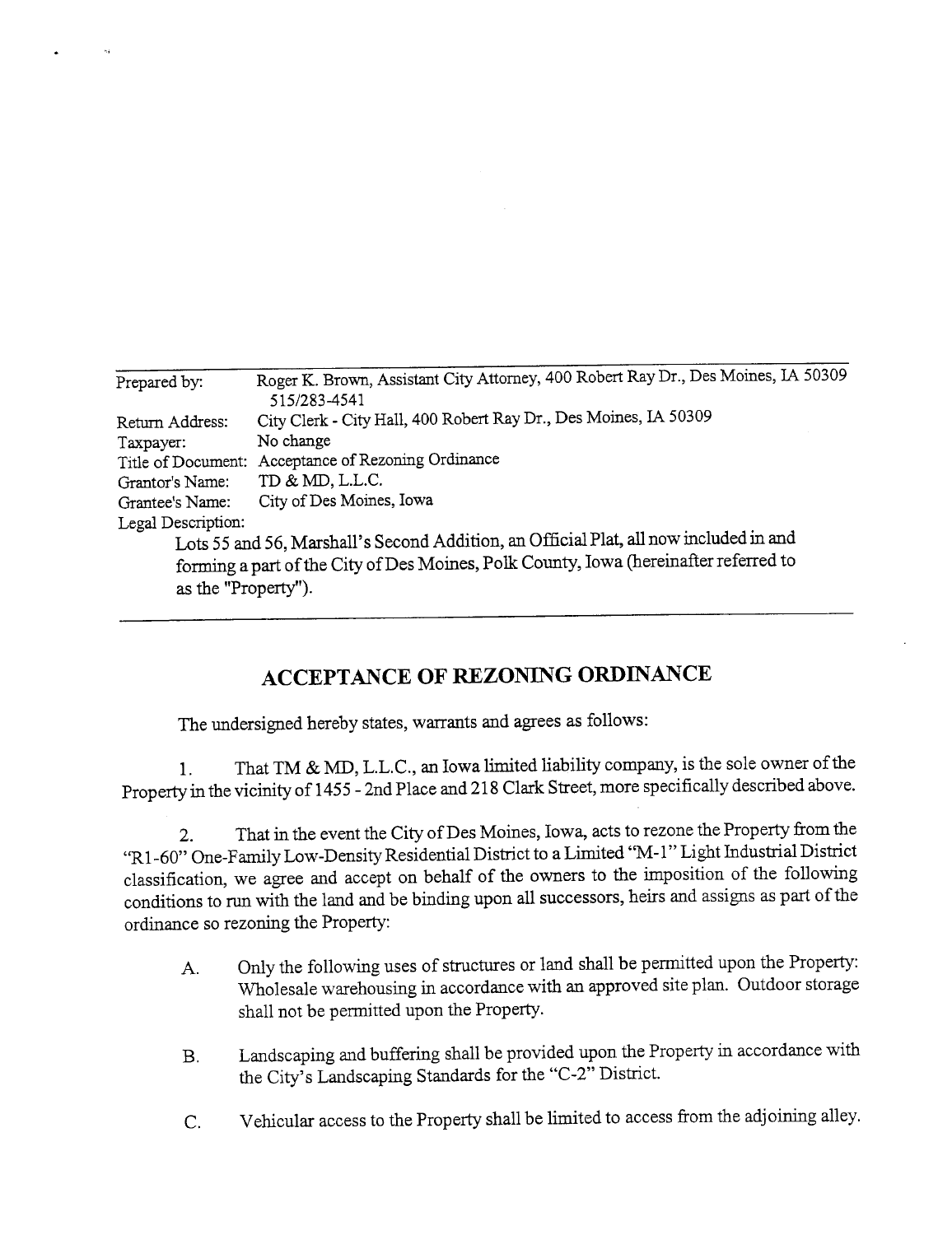### Acceptance of Rezonig Ordiance page 2

- D. Any building constructed or placed upon the Property shall be constructed and maintained in conformance with the following design standards:
	- 1) At least 60% of the exterior facade facing 2nd Place and Clark Street, excludig widows and doors, shall be covered with stone, brick, architectual tilt-up concrete panels, tile or architectual block such as splitface block.
	- 2) Not more than 40% of the exterior façade facing 2nd Place and Clark Street shall be metal or synthetic stucco (such as EFIS or Dryvit).
	- 3) The required materials used for the exterior facades facing 2nd Place and Clark Street must wrap around the sides of the building in either a wainscoat application across the entie side or extend the entie height of the facade a distance of at least four (4) feet back from the facade facing 2nd Place and Clark Street.
	- 4) No metal (such as standing seam metal), synthetic stucco material (such as EFTS or Dryit) or other materials susceptibility to damage shall be used as an exterior material below four (4) feet above grade.
	- 5) All outdoor dumpsters shall be enclosed by a solid opaque screen.
- E. Prior to occupancy of any building upon the Property, the adjoining property fronting on 2nd Avenue shall be improved by:
	- 1) The addition and intallation of brick waiscoting along the east side of the existing building;
	- 2) The installation of landscaping and buffering in accordance with the City's Landscaping Standards for the "C-2" District; and,
	- 3) The installation of solid opaque screenig around all outdoor dumpsters.

3. A certified copy of the rezonig ordiance shall be attached hereto, and a certified copy of ths document and the rezonig ordinance shall be recorded by the City in the land records of the County Recorder to memorialize the rezoning of the Property as identified above.

4. That in the event any portion of the Property is hereafter rezoned to a district classification different from Limited "M-1", then this Acceptance shall be immediately terminated as applied to the real estate so rezoned on the effective date of such rezonig, and the conditions agreed to herein shall be rendered null and void, provided, if there be any such rezoning to a more restricted zoning classification, any then legal actual use of such real estate shall become a legal non-conforming use.

The words and phrases herein, including acknowledgment hereof, shall be construed as in the singular or plural number, and as masculine or feminie gender, according to the context.